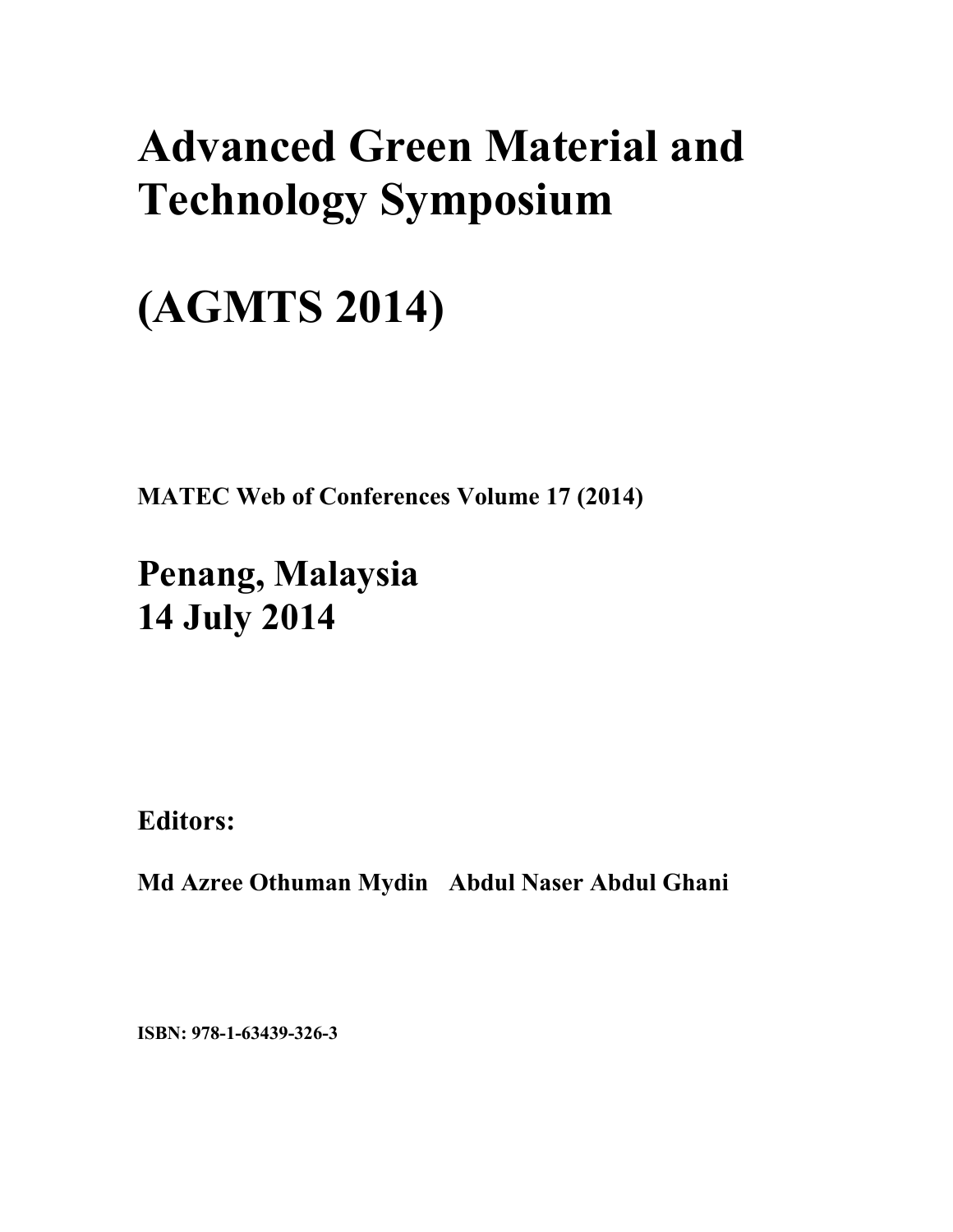#### **Printed from e-media with permission by:**

Curran Associates, Inc. 57 Morehouse Lane Red Hook, NY 12571



**Some format issues inherent in the e-media version may also appear in this print version.** 

This work is licensed under a Creative Commons Attribution license: http://creativecommons.org/licenses/by/2.0/ **You are free to: Share** – copy and redistribute the material in any medium or format. **Adapt** – remix, transform, and build upon the material for any purpose, even commercial. The licensor cannot revoke these freedoms as long as you follow the license terms. **Under the following terms:**  You must give appropriate credit, provide a link to the license, and indicate if changes were made. You may do so in any reasonable manner, but not in any way that suggests the licensor endorses you or your use. The copyright is retained by the corresponding authors.

Printed by Curran Associates, Inc. (2014)

For additional information, please contact EDP Sciences – Web of Conferences at the address below.

EDP Sciences – Web of Conferences 17, Avenue du Hoggar Parc d'Activité de Courtabœuf BP 112 F-91944 Les Ulis Cedex A France

Phone: +33 (0) 1 69 18 75 75 Fax: +33 (0) 1 69 28 84 91

contact@webofconferences.org

#### **Additional copies of this publication are available from:**

Curran Associates, Inc. 57 Morehouse Lane Red Hook, NY 12571 USA Phone: 845-758-0400 Fax: 845-758-2634 Email: curran@proceedings.com Web: www.proceedings.com